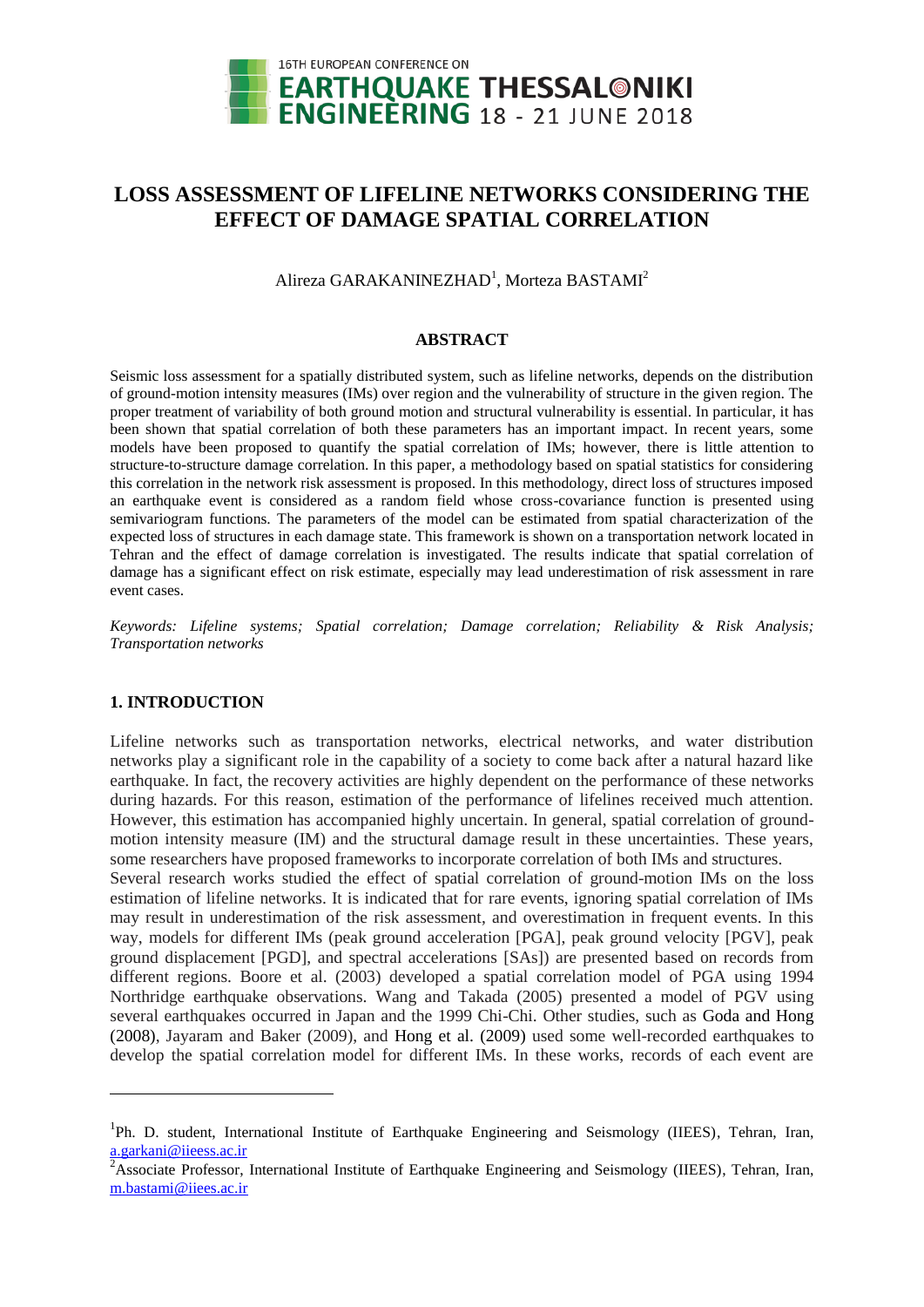investigated separately and the model is proposed based on the obtained results. In the other approach, spatial correlation models were computed using data gathering from several earthquakes. [Goda and](#page-8-2)  [Atkinson \(2010\)](#page-8-2), [Esposito and Iervolino \(2011\)](#page-8-3), [Esposito and Iervolino \(2012\)](#page-8-4) and [Garakaninezhad](#page-8-5) et al.( [2017\)](#page-8-5) proposed models for different IMs using collocated data from various regions.

The model for vector IMs have also been introduced. [Loth and Baker \(2013\)](#page-9-3) and [Du and Wang \(2013\)](#page-8-6) presented the cross-correlation model for SAs at multiple periods. Wang and Du, 2013 u proposed models for two sets of IMs, one foe PGA, PGV and Ia and one for SAs at multiple periods.

The impact of spatial correlation among structures has received less attention. This correlation may result from the similarity of design or construction methods and the material quality of structures in a network. Therefore, a simulation procedure which can consider these shared or uncorrelated qualities, is required to accurately risk assessment. In these years, researchers have focused on treatment of these spatial correlations. [Lee and Kiremidjian \(2007\)](#page-9-4) presented framework which included the effects of correlations under a given earthquake scenario. Shiraki [et al. \(2007\)](#page-9-5) investigated the total bridge network delay under a seismic hazard using user-equilibrim analysis. [Bocchini and Frangopol \(2011\)](#page-8-7) presented a procedure to assess the correlation of the individual bridge damage levels. [Dong and](#page-8-8)  [Frangopol \(2017\)](#page-8-8) presented a framework considering spatial correlation of IMs, vulnerability of bridges and links.

It is clear that it is of vital importance to propose a framework which accounts for structure damage correlation in addition to IMs correlation. However, based on aforementioned studies, frameworks which consider damage level correlation have received less attention. In this paper, a framework which considers correlation of both IMs and structures damage is proposed. In order to assess the hazard risk of spatially-distributed systems with the presence of structure-to-structure damage correlation, the ability of spatial correlation is used.

In the following section, spatial correlation is described. Section 3 presents the proposed framework. Finally, in section 4, the capability of the framework is illustrated on a transportation network in Tehran.

#### **2. SPATIAL CORRELATION**

The framework presented in this paper can incorporate spatial correlation in both simulated IMs and damage states. These simulations are done based on techniques proposed in spatial statistics. The spatial correlation of a random field can be consider using semivariogram which is widely used in geostatistics. The semivariogram for a second-order stationary random field can be written as

$$
\gamma(\boldsymbol{h}) = \frac{1}{2} E\left[ \left( Z_{u_i} - Z_{u_i + h} \right)^2 \right] \tag{1}
$$

where  $Z_{u_i}$  and  $Z_{u_i+h}$  are the value of random variables separated by the separation vector **h**. A random field is a second-order stationary if its mean value is identical across the domain and also, the two-point statistics depend only on the separation distance and not on their actual location. A stationary semivariogram is isotropic when it is not dependent on the directions. In this case, the separation vector **h** in Equation (1) can be replaced by separation distance *h*. Under these assumptions and based on the methods of moments, a classic estimation of semivariogram can be written as follows [\(Goovaerts 1997\)](#page-8-9)

$$
\hat{\gamma}(h) = \frac{1}{2N(h)} \sum_{\alpha=1}^{N(h)} \left[ \left( Z_{u_{\alpha}} - Z_{u_{\alpha}+h} \right)^2 \right] \tag{2}
$$

where  $\hat{v}(h)$  denotes the empirical semivariogram and  $N(h)$  denotes the number of data pairs separated by *h*. In isotropic and second-order stationary random field, the relation between semivariogram function and correlation function is defined as

$$
\gamma(h) = C(0)\left(1 - \rho(h)\right) = Var(Z)\left(1 - \rho(h)\right) \tag{3}
$$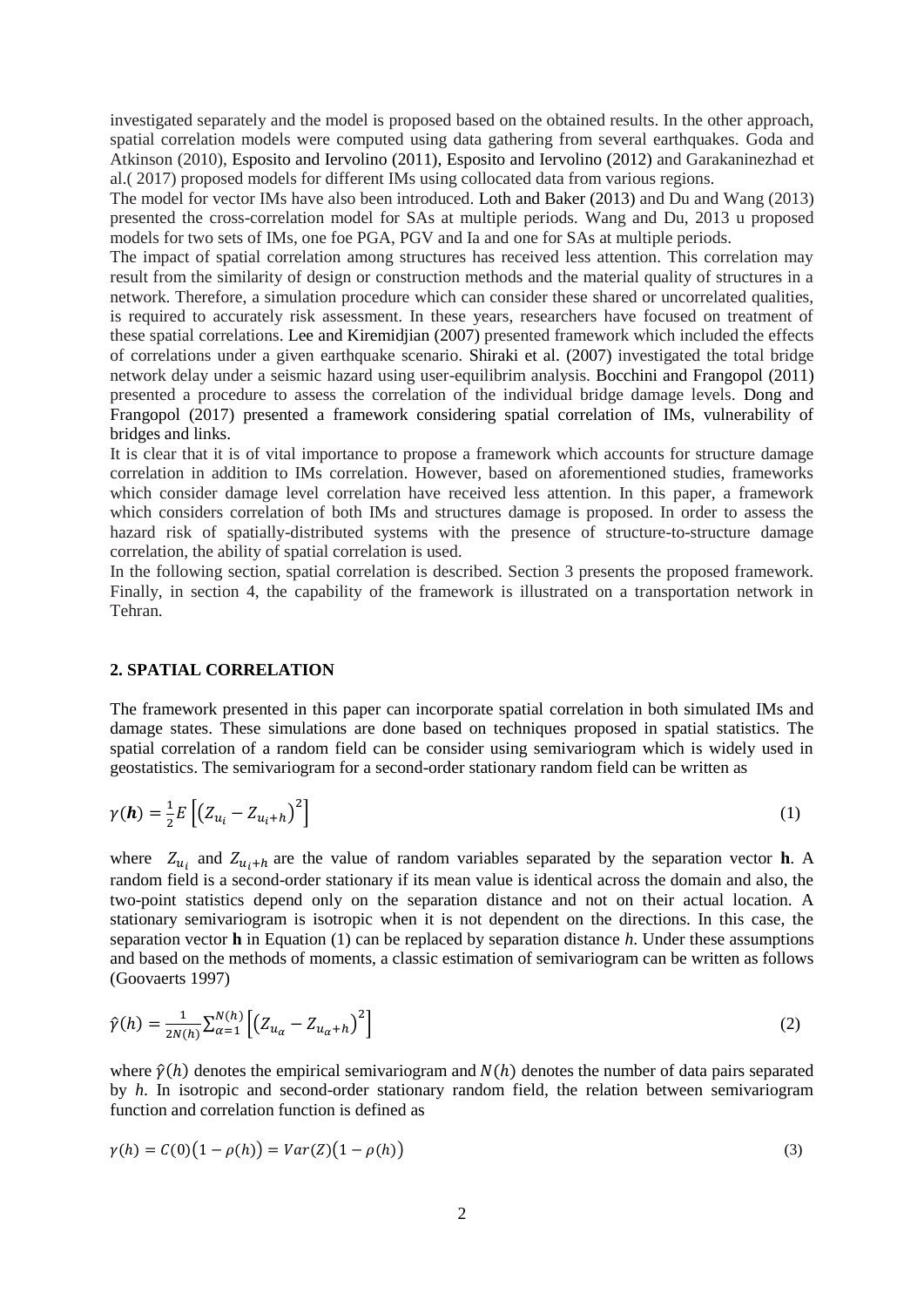where  $\rho(h)$  and C denote the correlation function and the covariance function, respectively, which are defined as

$$
\rho(h) = \frac{c(h)}{c(0)}\tag{4}
$$

$$
C(h) = Cov(Z_u, Z_{u+h}) = E\left( (Z_u - E(Z_u))(Z_{u+h} - E(Z_{u+h})) \right)
$$
\n(5)

There are models in the literature to present semivariogram theoretically. The most widely used models are the exponential, Gaussian, and spherical model [\(Goovaerts 1997\)](#page-8-9). The exponential model which is applied by several researchers to approximate the empirical semivariogram data is defined as

$$
\gamma(h) = a \left[ 1 - e^{\left(-\frac{3h}{b}\right)} \right] \tag{6}
$$

where  $\alpha$  denotes the sill of the semivariogram which is equal to the variance of empirical data and  $\dot{b}$  is the range of the semivariogram which is defined as the separation distance when the semivariogram reaches 0.95 times the sill.

## **3. RISK ASSESSMENT FRAMEWORK**

The proposed framework includes several steps and its flowchart is depicted in Figure 1. In the first step, inventory of the network and characteristics of active faults in the region should be identified. Based on the seismic source model, a set of earthquake scenarios is generated and for each structure in the network the considered IM is predicted. Then, the correlated damage amps for each type of bridge are simulated using semivariogram given correlation range of damage sate. Finally, the performance of the network is computed based on the generated damage maps.



- $\triangleright$  Simulate intra-event considering spatial correlation  $\triangleright$  Simulate inter-event
- 
- Reduce the number of ground-motion IM maps



- $\triangleright$  Calculate failure probability of each bridge
- Compute BDI for each bridge in network
- Compute LDI for links in the network

Figure 1. Flowchart of the proposed framework

## *3.1 Seismic hazard analysis*

The aim of this step is to simulate a set of probabilistic earthquake scenarios and associated ground motion intensity maps. The set of scenarios are simulated using a seismic source model which is obtained from seismicity of the region. The number of earthquake scenarios is considerable, hence it is reasonable to use methods to reduce the computational costs. Researchers proposed methods to select the reduced set of scenarios. These approaches can be classified into user-defined approach [\(Chang](#page-8-10) et [al. 2000,](#page-8-10) [Shiraki](#page-9-5) et al. 2007 and [Campbell and Seligson 2003\)](#page-8-11), approaches based on importance sampling [\(Kiremidjian](#page-9-6) et al. (2007) and [Jayaram and Baker \(2010\)](#page-9-7)) or ground motion contributors [\(Han and Davidson 2012\)](#page-8-12).

Next, for each earthquake scenario, the considered IMs can be predicted at each location using a ground-motion prediction equation (GMPE) model. The general form of GMPE is as follows

$$
ln(Y_{sq}) = ln \bar{Y}_{sq}(M, R, \theta) + \varepsilon_{sq} + \eta_q \tag{7}
$$

3. Network Performance Assessment

Compute increased travel time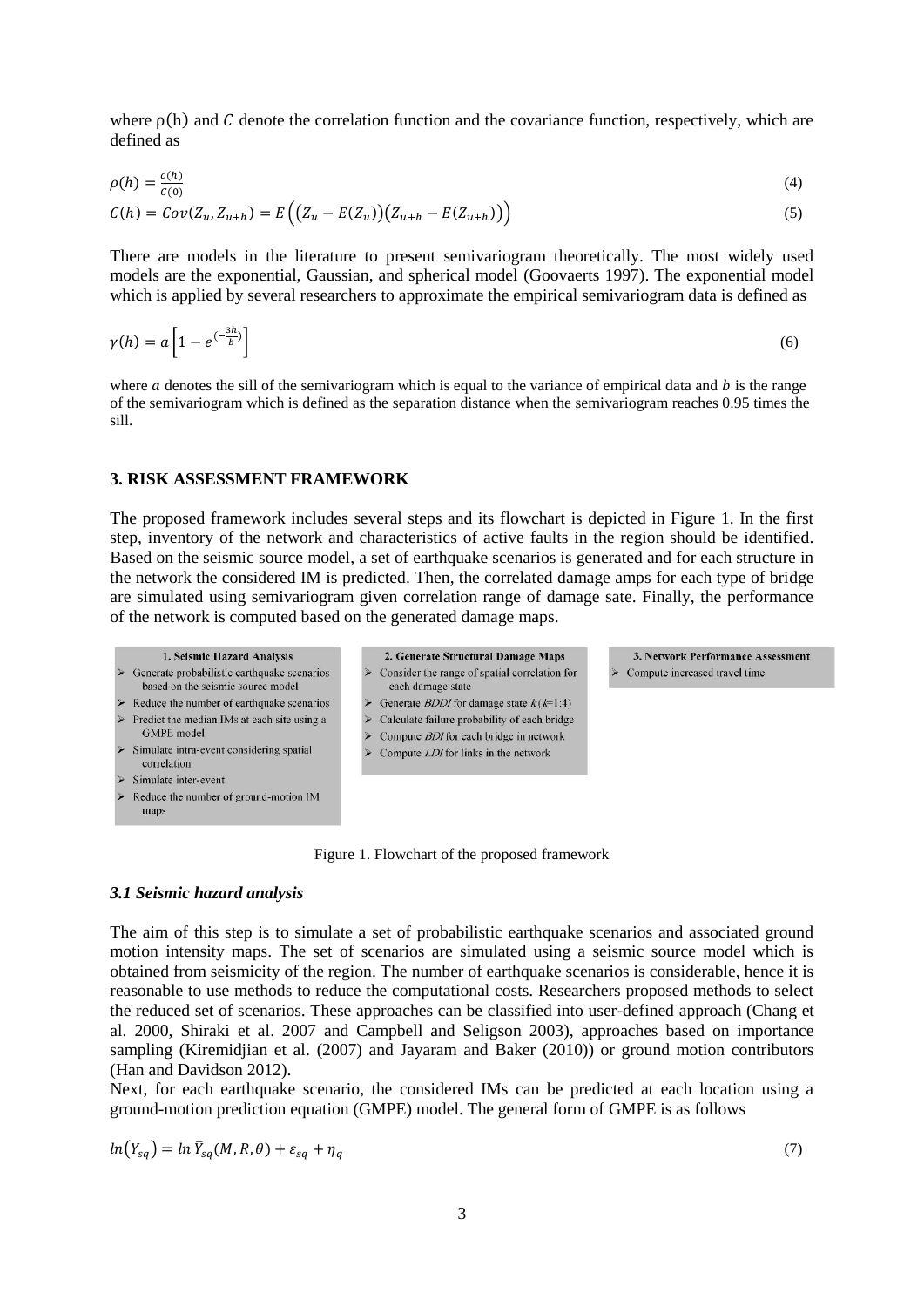Where  $Y_{sq}$ , is the considered IM at site *s* and triggered by earthquake *q*,  $\bar{Y}_{sq}(M, R, \theta)$  denotes the predicted mean value of ground-motion intensity, *M* presents earthquake magnitude, *R* is the site-tosource distance, and  $\theta$  shows the other parameters, such as local site conditions and faulting mechanism.  $\varepsilon_{sq}$  and  $\eta_q$  indicate the intra- and inter-event residuals, respectively. These terms are assumed to be normal variables with zero mean and standard deviations of  $\sigma_{sq}$  and  $\tau_q$ , respectively [\(Jayaram and Baker 2008\)](#page-9-8). Spatial correlation of IMs under an earthquake scenario among structure locations is simulated by intra-event residuals. The residuals are generated using a spatially-correlated multivariate normal distribution.

The intra-event residual should be simulated based on a spatially-correlated multivariate normal distribution and the inter-event residual based on a univariate normal distribution. Most of the spatial correlation models, mentioned in Section 2, used the exponential form such as Equation 6. In general, these models consider sill (*a*) equal to 1 and the correlation range (*b*) is presented as a function of period. In order to consider anisotropy, the correlation range should be modified with anisotropy ratio which proposed in [Garakaninezhad and Bastami \(2017\)](#page-8-13). Then, the intra-event residuals can be simulated using the obtained correlation model as a function of distance.

In addition to reduce the number of scenario, the reduced set of ground-motion IM maps can also be selected. [Vaziri et al. \(2012\)](#page-9-0) and [Han and Davidson \(2012\)](#page-8-12) proposed methods based on optimization and considering hazard curves.

## *3.2 Seismic vulnerabilities of bridges and links*

Estimating seismic risk of a transportation network requires assessing the structural performance level of structures in the network. The structural performance is generally obtained from fragility functions. A fragility function of bridge *k*, determines the exceedance probability of a damage state with a given the intensity of the seismic ground motion. This function can be written as

$$
P\left(DS_{k_r} \ge ds | IM\right) = \Phi\left(\frac{\ln(IM) - \ln(im_r)}{\beta_r}\right) \tag{8}
$$

where  $im_r$  presents the median value of IM of damage state r;  $\beta_r$  denotes the standard deviation of the logarithmic of ground-motion intensity associated with the damage state, and  $[\phi]$  is the standard normal cumulative distribution function. Under a given IM, the probability of an individual structure *k* being in a damage state r is obtained from the difference between the exceedance probabilities of damage state *r* and  $r+1$ . The expected bridge damage index (*BDI<sub>k</sub>*) is defined as multiplying  $P(DS_{k_r} \geq$  ) for each damage state *r* with the corresponding component damage state index (*BDDIk*). Hence, *BDI<sup>k</sup>* can be written as follows

$$
BDI_k = \sum_{r=1}^{n_{DS}} BDDI_k \cdot P\left(DS_{k_r} \ge ds | IM\right) \tag{9}
$$

where  $n_{DS}$  is the number of damage states.

The components are connected by elements which is considered as links. Therefore, the performance of a link depends on components are at the each side of the given link. The link damage index can be written

$$
LDI = \sqrt{\sum_{j=1}^{n_b} (BDI_j)^2}
$$
\n<sup>(10)</sup>

where  $n_b$  presents the number of bridges on the link, and  $BDI_i$  is referred to bridges located on the either side of the link.

#### *3.2.1 Simulation of damage correlation maps*

Fragility functions account for different structural properties such as material type, linear and nonlinear material models, joint types and the other parameters. Since the response of an individual structure in a single ground-motion spectral acceleration (for example SA (at  $T=1.0$  sec) for bridges in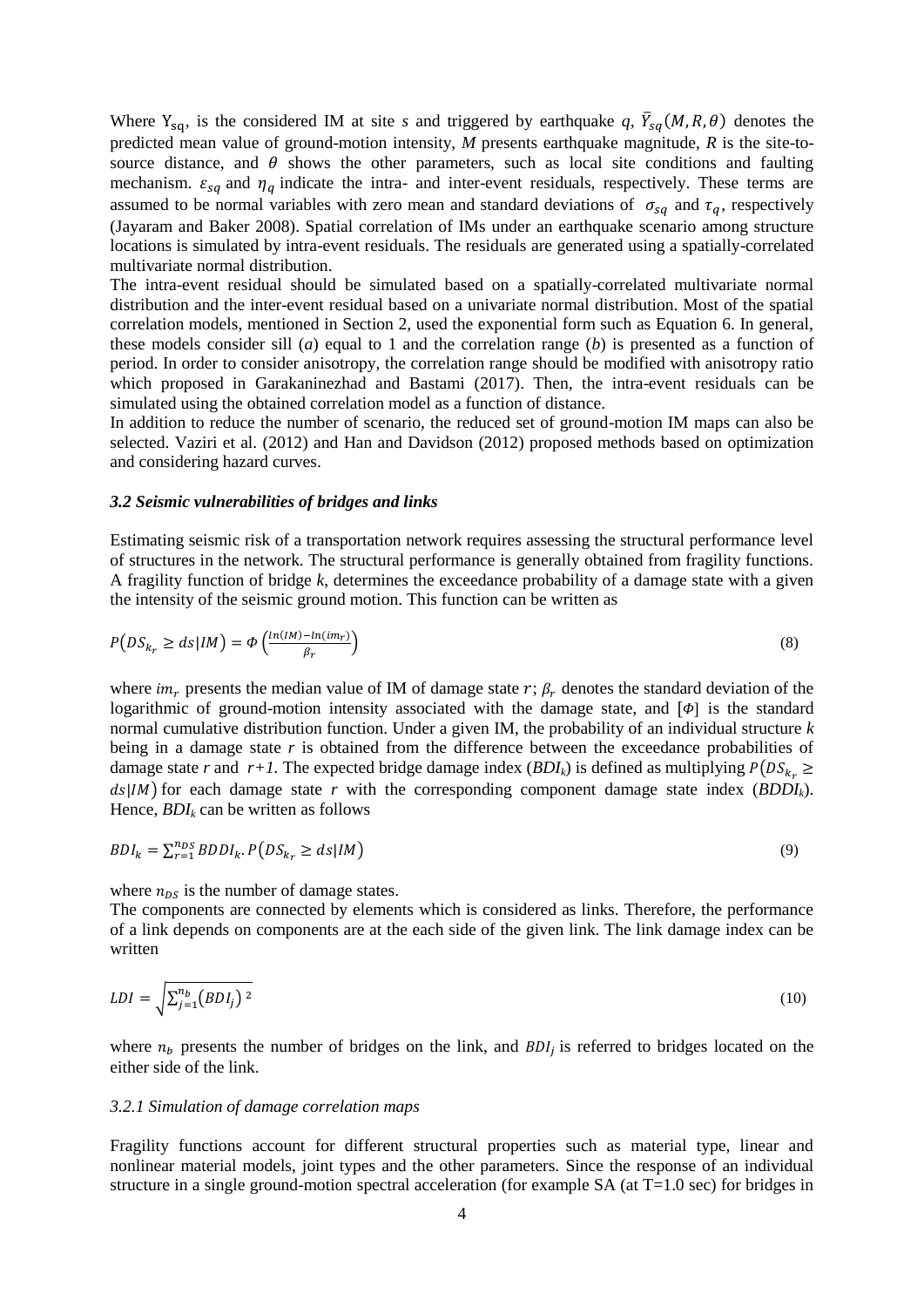a transportation network) may not be sufficient for explaining its performance, the structural response of a component can differ from the value determined by fragility function. This difference may be due to the variability of design or construction methods, or the material quality. Therefore, a simulation procedure which can consider these shared or uncorrelated qualities is required to accurately assess seismic risk. In order to compute *BDI<sup>k</sup>* (Equation 9), it is required to generate a spatial random field of *BDDI<sup>r</sup>* given a damage state *r*. In this way, mean and covariance function are required. (Shiraki, Shinozuka, Moore, Chang, Kameda, and Tanaka 2007) proposed lognormal distribution for *BDDI* with means of 0.1, 0.3, 0.75 and 1 for different damage states of slight, moderate, major, and complete, respectively. The covariance function can be obtained from the exponential semivariogram model as presented in Section 2 with a given correlation range. In this study, this correlation range is considered equal for different damage states.

#### *3.3 Network performance indicator*

In the literature, several indicators have been proposed to assess the network performance. In general, these indicators analyse vulnerability, connectivity, or serviceability of the damaged network. For power networks, several indicators such as power system flow [\(Bastami 2007\)](#page-8-14), connectivity [\(Dueñas](#page-8-15)‐ Osorio [et al. 2007\)](#page-8-15), serviceability ratio [\(Adachi and Ellingwood 2008\)](#page-8-16), and recovery time [\(Shinozuka](#page-9-9) [et al. 2007\)](#page-9-9) have been proposed. For water networks, the researchers have introduced several indicators such as system serviceability measure [\(Wang and O'Rourke 2006\)](#page-9-10), loss connectivity, serviceability ratio [\(Adachi and Ellingwood 2008\)](#page-8-16), and damage consequence measure [\(Wang](#page-9-11) et al. [2010\)](#page-9-11). Some indicators to evaluate transportation network performance are connectivity [\(Basöz and](#page-8-17)  [Kiremidjian 1995,](#page-8-17) [Rokneddin](#page-9-12) et al. 2013), the percentage of bridges damaged [\(Shinozuka et al.](#page-9-9) 2007), increasing travel time [\(Jayaram and Baker 2010,](#page-9-7) [Han and Davidson 2012\)](#page-8-12), and mode destination accessibility [\(Handy and Niemeier 1997\)](#page-8-18).

In this study, the serviceability analysis, which considers travel time increasing after an earthquake, is used. This indicator can be defined as

$$
S = \sum_{i \in l} \sum_{j \in l} \int_0^{f_{ij}} t_{ij}(f) df \tag{11}
$$

where, *i* and *j* denote nodes of the network,  $f_{ij}$  presents the traffic flow from node *i* to *j* in highway segment,  $t_{ij}$  is the time to trip between two given nodes.

#### **4. ILLUSTRATIVE EXAMPLE**

The framework is demonstrated on a transportation network which is located in Tehran, the capital of Iran, as an earthquake-prone region. The bridges and highways in the network are shown in [Figure 2.](#page-4-0)



<span id="page-4-0"></span>Figure 2. Layout of the considered transportation network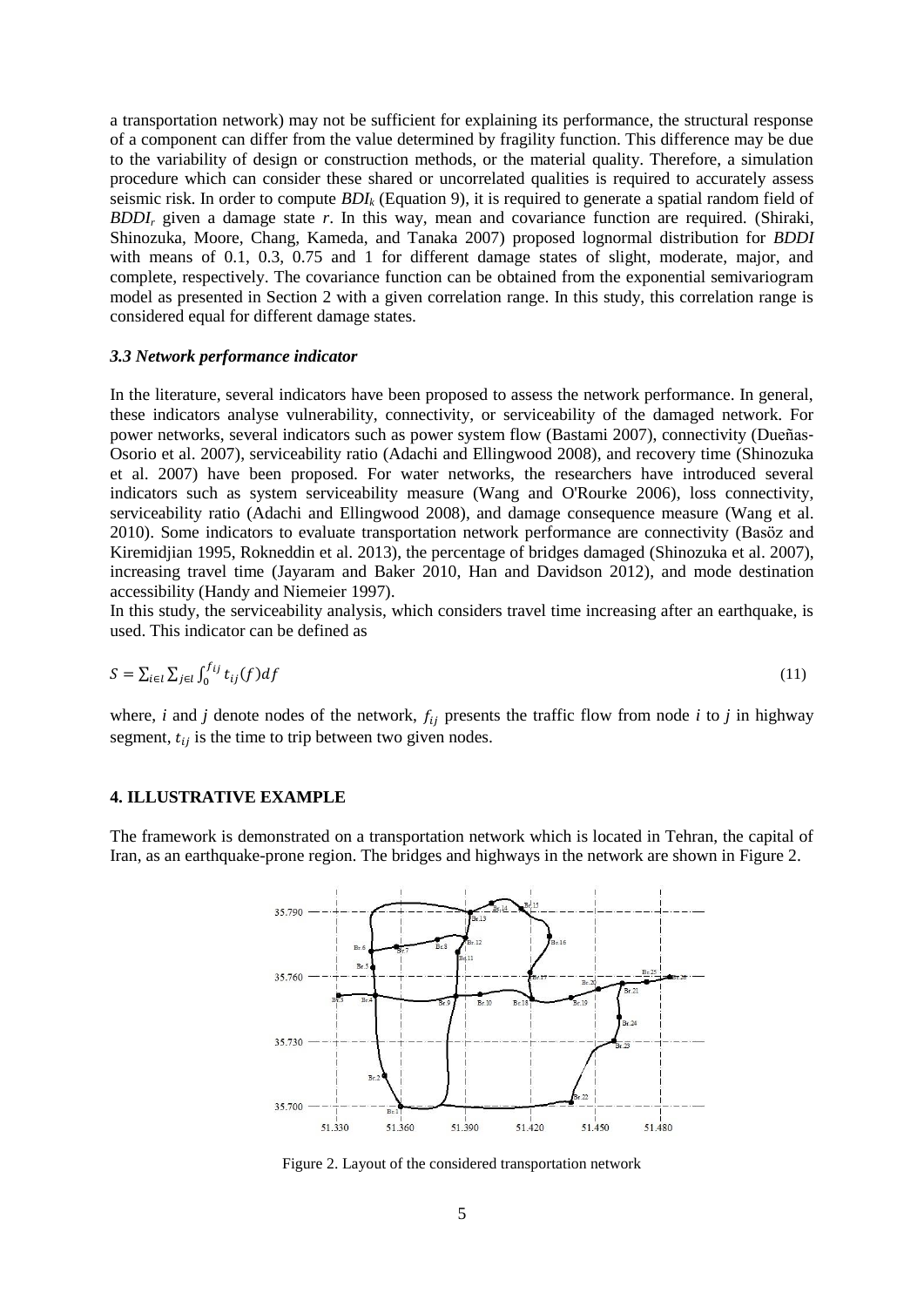#### *4.1 Seismic hazard assessment*

The regional seismic hazard analysis consists of two main steps. First, based on a seismic source model, a set of probabilistic scenarios is generated and then, for each scenario, using a GMPE model the ground motion intensity is computed. The seismic rupture sources in the region are shown in [Figure 3](#page-5-0) and their characteristics are summarized in Table 1. In this study, the seismic source model presented by [Tavakoli and Ghafory-Ashtiany \(1999\)](#page-9-13) is used. They divided Iran into 20 seismotectonic provinces, as shown in [Figure 4,](#page-6-0) and Tehran is located in the  $15<sup>th</sup>$  province. They presented coefficients of the Gutenberg-Richter relationship  $(\log N = a - b \times m)$  for all seismotectonic provinces. The coefficients a and b for Tehran are  $1.0908$  and 0.52, respectively. Based on the seismic model of sources, a reduced set of 100 earthquake scenarios are selected by using the optimization method presented by [Vaziri](#page-9-0) et al. (2012).

The ground motion intensities (PGA, SAs at 0.3 and 1.0 sec) are computed using GMPE model developed by Akkar [et al. \(2014\)](#page-8-19). For each event, the intra-event residuals are generated and spatial correlation among sites is modeled using the exponential function proposed by [Garakaninezhad](#page-8-5) et al. [\(2017\)](#page-8-5). The correlation range, *b* in Equation 6, as a function of period is shown in [Figure 5.](#page-6-1) In this paper, the correlation ranges for PGA,  $SA(T=0.3 \text{ s})$ , and  $SA(T=1.0 \text{ s})$  are 16 km, 21 km, and 14.9 km, respectively.



Figure 3. Faults over the considered region [\(Berberian, et al. 1993\)](#page-8-20)

|  | Table 1. Additional information of faults in the considered region |  |  |  |  |  |
|--|--------------------------------------------------------------------|--|--|--|--|--|
|--|--------------------------------------------------------------------|--|--|--|--|--|

<span id="page-5-0"></span>

| No.            | Fault        | Length $(km)$ | $M_{max}(Nowroozi 1985)$ | <b>Type</b>    |
|----------------|--------------|---------------|--------------------------|----------------|
|                | Mosha        | 200           | 7.5                      | Thrust-Inverse |
| $\overline{2}$ | Pishya       | 34            | 6                        | Thrust-Inverse |
| 3              | South Rey    | 18.5          | 6.2                      | Thrust-Inverse |
| 4              | North Rey    | 17            | 6.1                      | Thrust-Inverse |
| 5              | Niavaran     | 13            | 6                        | Thrust-Inverse |
| 6              | North Tehran | 75            | 6.9                      | Thrust-Inverse |
| 7              | Kahrizak     | 40            | 6.6                      | Thrust-Inverse |
| 8              | Garmsar      | 70            | 6.9                      | Thrust-Inverse |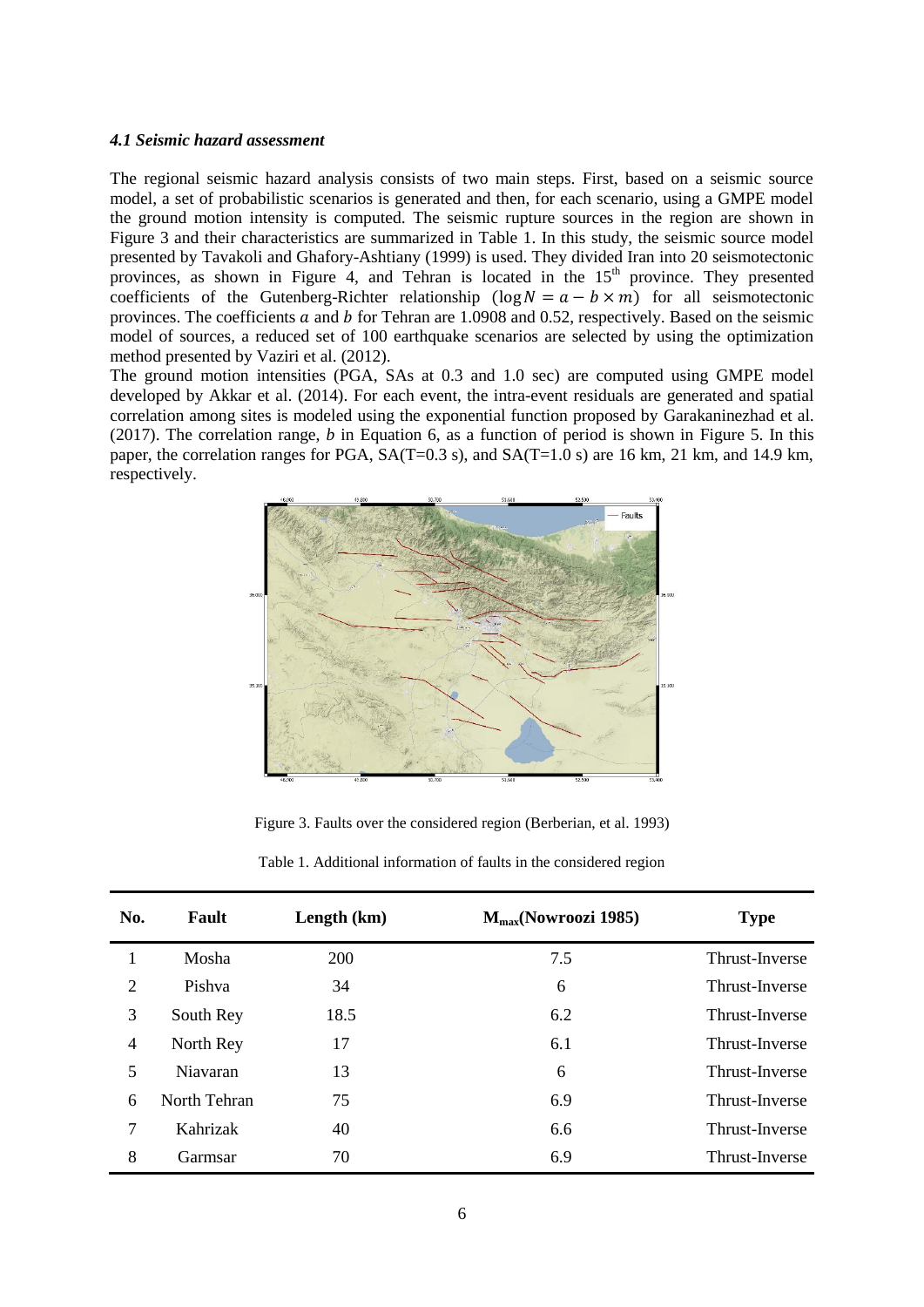

Figure 4. Seismic province of Iran [\(Tavakoli and Ghafory-Ashtiany 1999\)](#page-9-13)

<span id="page-6-0"></span>

Figure 5. Correlation range as function of period [\(Garakaninezhad et al.](#page-8-5) 2017)

## <span id="page-6-1"></span>*4.2 Seismic vulnerability assessment of bridges and links*

In the proposed method, the damage correlation among bridges is considered in *BDDI<sup>r</sup>* simulation step. *BDDI<sup>r</sup>* should be simulated for each damage state, *r*, and for each type of bridges. In this study, it is assumed the type of all bridges are the same, hence *BDDIr* is simulated for four damage states. For each damage state, it is required to define the marginal distribution, mean and covariance matrix. The random field of *BDDIr* is assumed as lognormal random field with means proposed by Shiraki, Shinozuka, Moore, Chang, Kameda, and Tanaka 2007 for different damage states. In order to determine the covariance function, first, the correlation ranges of damage states are assumed, then using the semivariogram function (Equation 6) the covariance matrix is computed. In order to investigate the effect of correlation, four correlation ranges of 1, 4, 8, and 14 km are considered. The random fields obtained from these ranges indicate the effect of increasing correlation on the network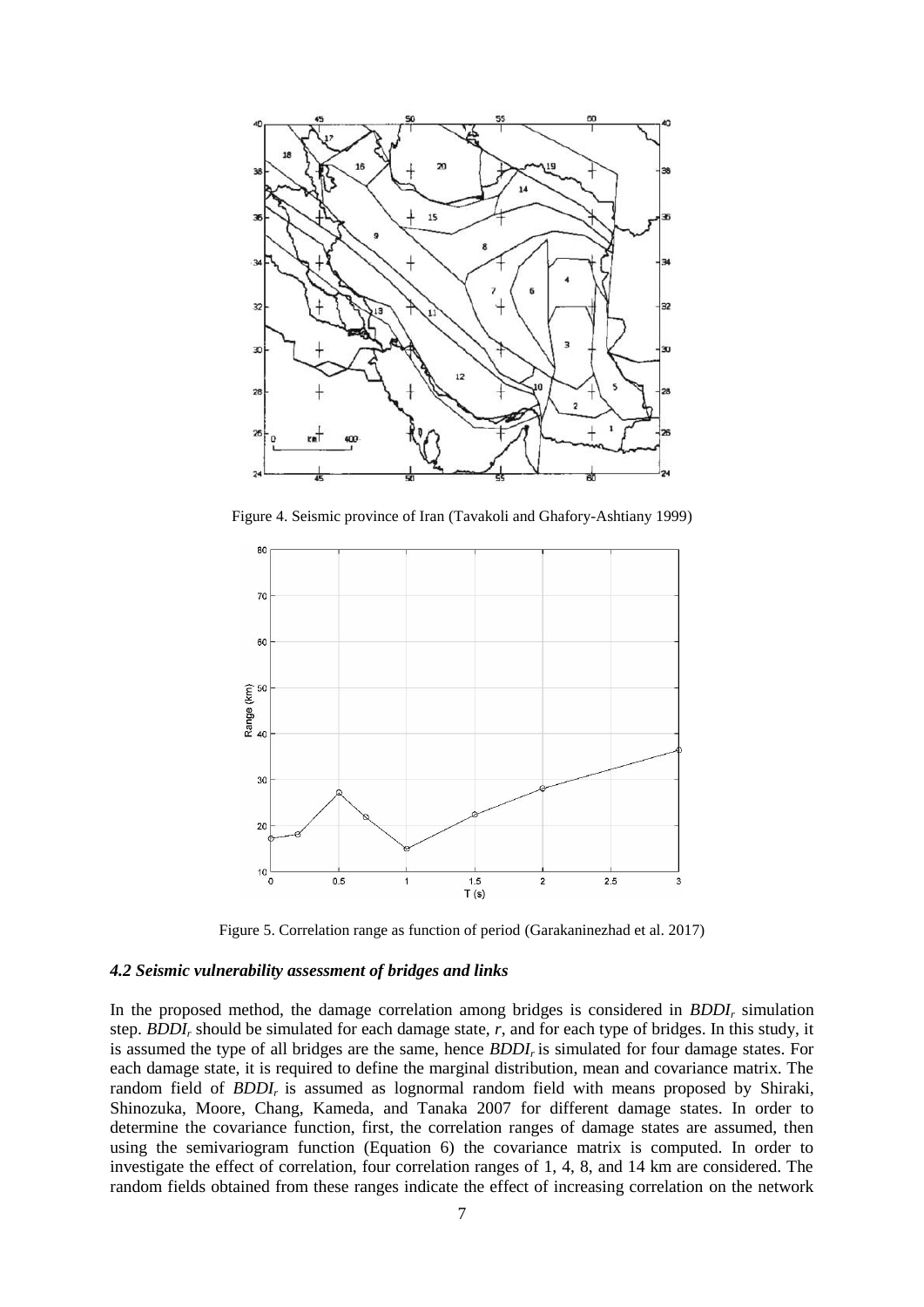performance.

#### *4.3 Network performance*

The ratio of travel time between two cases of undamaged and damaged network is considered to evaluate the performance network. This performance is assessed under 100 earthquake scenarios, which are selected based on optimization approach, and four correlation ranges. Given an earthquake scenario and the covariance matrix associated with the considered correlation range, 1000 *BDDI* for slight, moderate, major and complete damage state are simulated. Then, *BDI<sup>k</sup>* for bridge *k* can be obtained from multiplying the probability of being bridge in given damage state and the value of *BDDI<sup>r</sup> .* Finally, using the obtained *BDI* of each damage state, the network performance can be assessed. [Figure 6](#page-7-0) indicates the ratio of travel time for four correlation range. As it can be seen, for frequent events the correlation of damage may lead overestimation of risk, however increasing the correlation range of damage can lead to increase the risk estimation for rare events.



Figure 6. Travel time ratio for 4 ranges of damage correlation

## <span id="page-7-0"></span>**5. CONCLUSION**

In this paper, a framework for seismic risk assessment of transportation network is presented. This framework accounts for bridge-to-bridge spatial correlation in addition to spatial correlation among ground-motion intensity. The spatial correlation among bridges is considered in the simulation of bridge damage index for each damage state as a random field. The covariance of this random field can be obtained from the semivariogram function given a correlation range. Finally, using the simulated random field, the network performance can be assessed.

The approach is illustrated on the transportation network located in Tehran. The ratio of travel time between undamaged and damaged network is considered. The results show that increasing the damage correlation may lead to decrease the performance of the network. The framework is shown on the transportation network, however, it can be applied to the other lifeline networks.

#### **6. ACKNOWLEDGEMENTS**

The authors would like to acknowledge International Institute of Earthquake Engineering and Seismology (IIEES) for its help in providing research documents and Grant Number 7541.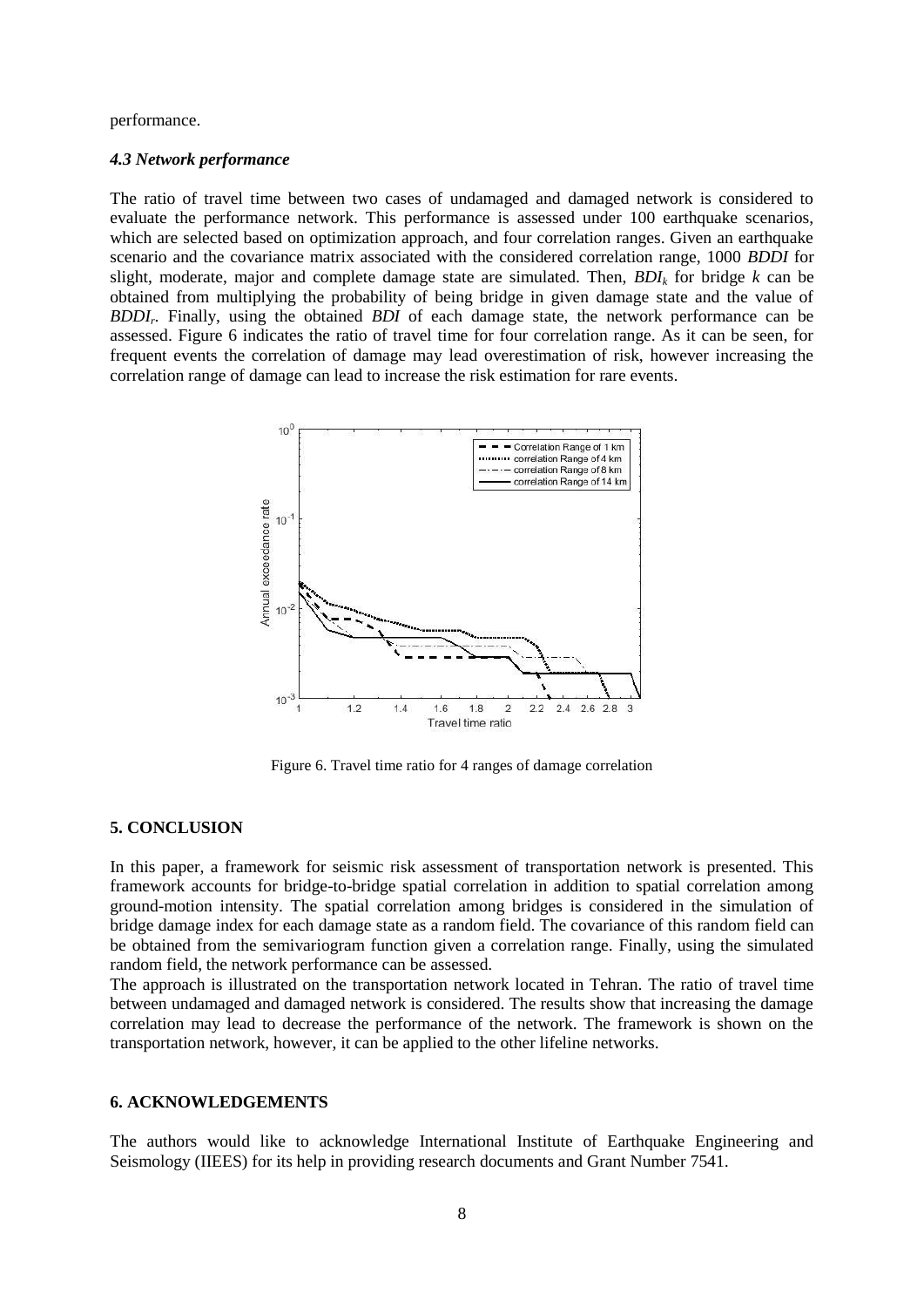#### **7. REFERENCES**

<span id="page-8-16"></span>Adachi T, Ellingwood B R (2008). Serviceability of earthquake-damaged water systems: Effects of electrical power availability and power backup systems on system vulnerability. *Reliability engineering & system safety,*  93 (1): 78-88.

<span id="page-8-19"></span>Akkar S, Sandıkkaya M, Bommer J (2014). Empirical ground-motion models for point-and extended-source crustal earthquake scenarios in Europe and the Middle East. *Bulletin of Earthquake Engineering,* 12 (1): 359- 387.

<span id="page-8-17"></span>Basöz N, Kiremidjian A (1995). A bridge prioritization method based on transportation system performance using GIS, in *Proceedings of the 6th US-Japan Workshop on Earthquake Disaster Prevention for Lifeline Systems, Tsukuba Science City, Japan*, 437-449.

<span id="page-8-14"></span>Bastami M (2007). Seismic reliability of power supply system based on probabilistic approach, PhD thesis, Kobe University, Japan.

<span id="page-8-20"></span>Berberian M, Ghoreishi M, Arzang Ravesh B, Mohajer Ashjaee A (1993). Seismotectonic and earthquake fault hazard investigations in the Tehran region. *Geological Survey of Iran, Tehran, Iran, Report,* (56).

<span id="page-8-7"></span>Bocchini P, Frangopol D M (2011). A stochastic computational framework for the joint transportation network fragility analysis and traffic flow distribution under extreme events. *Probabilistic Engineering Mechanics,* 26 (2): 182-193.

<span id="page-8-0"></span>Boore D M, Gibbs J F, Joyner W B, Tinsley J C, Ponti D J (2003). Estimated ground motion from the 1994 Northridge, California, earthquake at the site of the Interstate 10 and La Cienega Boulevard bridge collapse, West Los Angeles, California. *Bulletin of the Seismological Society of America,* 93 (6): 2737-2751.

<span id="page-8-11"></span>Campbell K W, Seligson H A (2003). Quantitative method for developing hazard-consistent earthquake scenarios, in *Advancing Mitigation Technologies and Disaster Response for Lifeline Systems*, 829-838.

<span id="page-8-10"></span>Chang S E, Shinozuka M, Moore J E (2000). Probabilistic earthquake scenarios: extending risk analysis methodologies to spatially distributed systems. *Earthquake Spectra,* 16 (3): 557-572.

<span id="page-8-8"></span>Dong Y, Frangopol D M (2017). Probabilistic assessment of an interdependent healthcare–bridge network system under seismic hazard. *Structure and Infrastructure Engineering,* 13 (1): 160-170.

<span id="page-8-6"></span>Du W, Wang G (2013). Intra-event spatial correlations for cumulative absolute velocity, arias intensity, and spectral accelerations based on regional site conditions. *Bulletin of the Seismological Society of America,* 103 (2A): 1117-1129.

<span id="page-8-15"></span>Dueñas‐Osorio L, Craig J I, Goodno B J (2007). Seismic response of critical interdependent networks. *Earthquake engineering & structural dynamics,* 36 (2): 285-306.

<span id="page-8-3"></span>Esposito S, Iervolino I (2011). PGA and PGV spatial correlation models based on European multievent datasets. *Bulletin of the Seismological Society of America,* 101 (5): 2532-2541.

<span id="page-8-4"></span>Esposito S, Iervolino I (2012). Spatial correlation of spectral acceleration in European data. *Bulletin of the Seismological Society of America,* 102 (6): 2781-2788.

<span id="page-8-13"></span>Garakaninezhad A, Bastami M (2017). A novel spatial correlation model based on anisotropy of earthquake ground-motion intensity. *Bulletin of the Seismological Society of America,* Accepted.

<span id="page-8-5"></span>Garakaninezhad A, Bastami M, Soghrat M R (2017). Spatial correlation for horizontal and vertical components of acceleration from northern Iran seismic events. *Journal of Seismology,* 1-12.

<span id="page-8-2"></span>Goda K, Atkinson G M (2010). Intraevent spatial correlation of ground-motion parameters using SK-net data. *Bulletin of the Seismological Society of America,* 100 (6): 3055-3067.

<span id="page-8-1"></span>Goda K, Hong H (2008). Spatial correlation of peak ground motions and response spectra. *Bulletin of the Seismological Society of America,* 98 (1): 354-365.

<span id="page-8-9"></span>Goovaerts P (1997). Geostatistics for natural resources evaluation, Oxford University Press on Demand.

<span id="page-8-12"></span>Han Y, Davidson R A (2012). Probabilistic seismic hazard analysis for spatially distributed infrastructure. *Earthquake Engineering & Structural Dynamics,* 41 (15): 2141-2158.

<span id="page-8-18"></span>Handy S L, Niemeier D A (1997). Measuring accessibility: an exploration of issues and alternatives. *Environment and planning A,* 29 (7): 1175-1194.